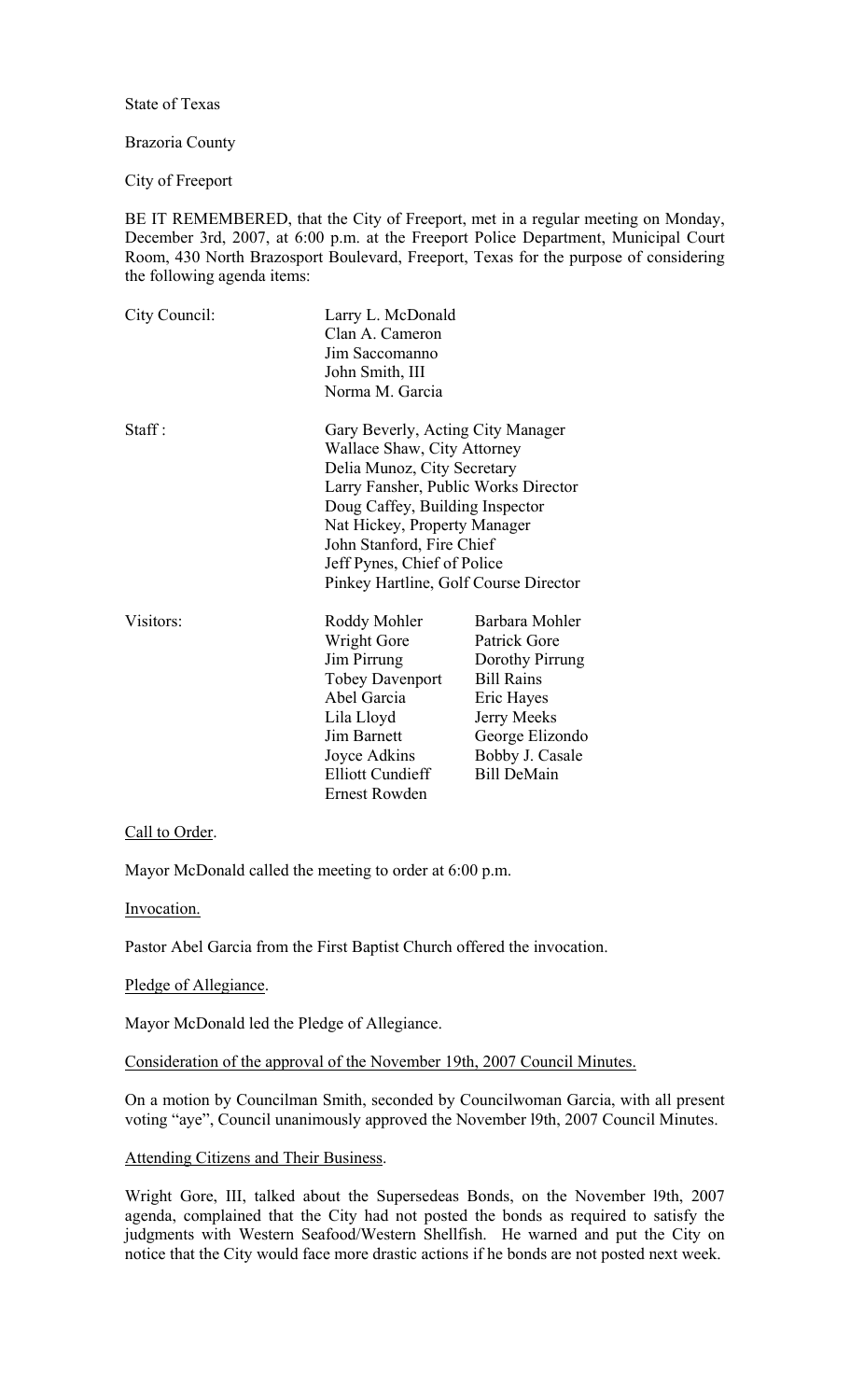Abel Garcia, 1751 W.  $9<sup>th</sup>$  Street, as Citizen and Pastor hoped that Freeport would strength the code requirements on games rooms. The games rooms fostered a negative attitude.

Bobby Casale objected to so much religion into City Council, there is a separation of church and state.

Lila Lloyd of 1620 N. Ave. T., stated that for the past five years, she has taken recyclable items to the Service Center on South Ave. A.

Consideration of receiving a final report from the Charter Review Commission for 2007- 2008.

Mr. Bill Rains, Chairman of the Charter Review Commission read out their final draft of their recommendations to Council for 2007-2008. Consideration of the purpose items will be on the next agenda.

Consideration of the approval of setting a Special Joint Public Hearing with the Planning Commission regarding the proposed rezoning of the following parcels of land within the City of Freeport, Brazoria County, Texas:

- A. Brazos Coast Investment Company Subdivision, Division 8, Lots 3, 4, & 5A, from M-1 to W-2.
- B. Brazos Coast Investment Company Subdivision, Division 8, Lot 19, from R-2 to W1R.
- C. Brazos Coast Investment Company Subdivision, Division 8, Lot 31, from R-2 to W-3.
- D. Bridge Harbor Subdivsion, Lots l-7, from PUD to W-2.
- E. Bridge Harbor Subdivision, Lots 8, 17, 18, 19, 20, 21, 22-23, 24-25, 27, 28- 29, 30-31(S/2), 31(S/2), 32(N/2), and 33 from W-2 to W-1R.
- F. Bridge Harbor Subdivision, Lot 9, from PUD to W-1R.
- G. Bridge Harbor Subdivision, Lots 10-12, re-platted to Lot l thru 3, and 13-16 from C-2 to W-1R.
- H. Bridge Harbor Subdivision, Lots C-C1-C3, Bldg. A, Unit 101, Bldg. A, Unit 102, Bldg. A, Unit 103, Bldg. B, Unit 104, Bldg. B, Unit 106, Bldg. B, Unit 107 Bldg. B, Unit 108, Bldg. B, Unit 109, Bldg. B, Unit 110 Bldg. D, Unit 112, Bldg. D, Unit 113, Bldg. D, Unit 114 Bldg. D, Unit 115, Bldg. D, Unit 116, Reserve A1-B Condo Bldg. Tr E-F, Reserve Pt A-Boat Basin, and E-Boat Basin-Adj, Condo-Boat Docks, from PUD to W-2.
- I. Bridge Harbor Subdivision, Replat Building D, Unit 111 from PUD to W-3.
- J. Land annexed by Ordinance No. 2007-2152, dated February 5, 2007, being all of Tracts No. 39 through 42, Brazos Coast Investment Company, Subdivision No. 8 out of the F. J. Calvit League, Abstract 51, and a portion of the Branch T. Archer League, Abstract 9, located North of the Bridge Harbor Subdivision and West of the Gulf Intracoastal Waterway, from R-1 to W-2.
- K. Land annexed by Ordinance No. 2007-2164, dated May 5, 2007, and being out of Tract 9 out of the Branch T. Archer League, Abstract 9, and a portion of Tracts 24, 25, 26, & 27 out of the John Martin League, Abstract 331 and located North of the land described in Item J above, from R-1 to W-2.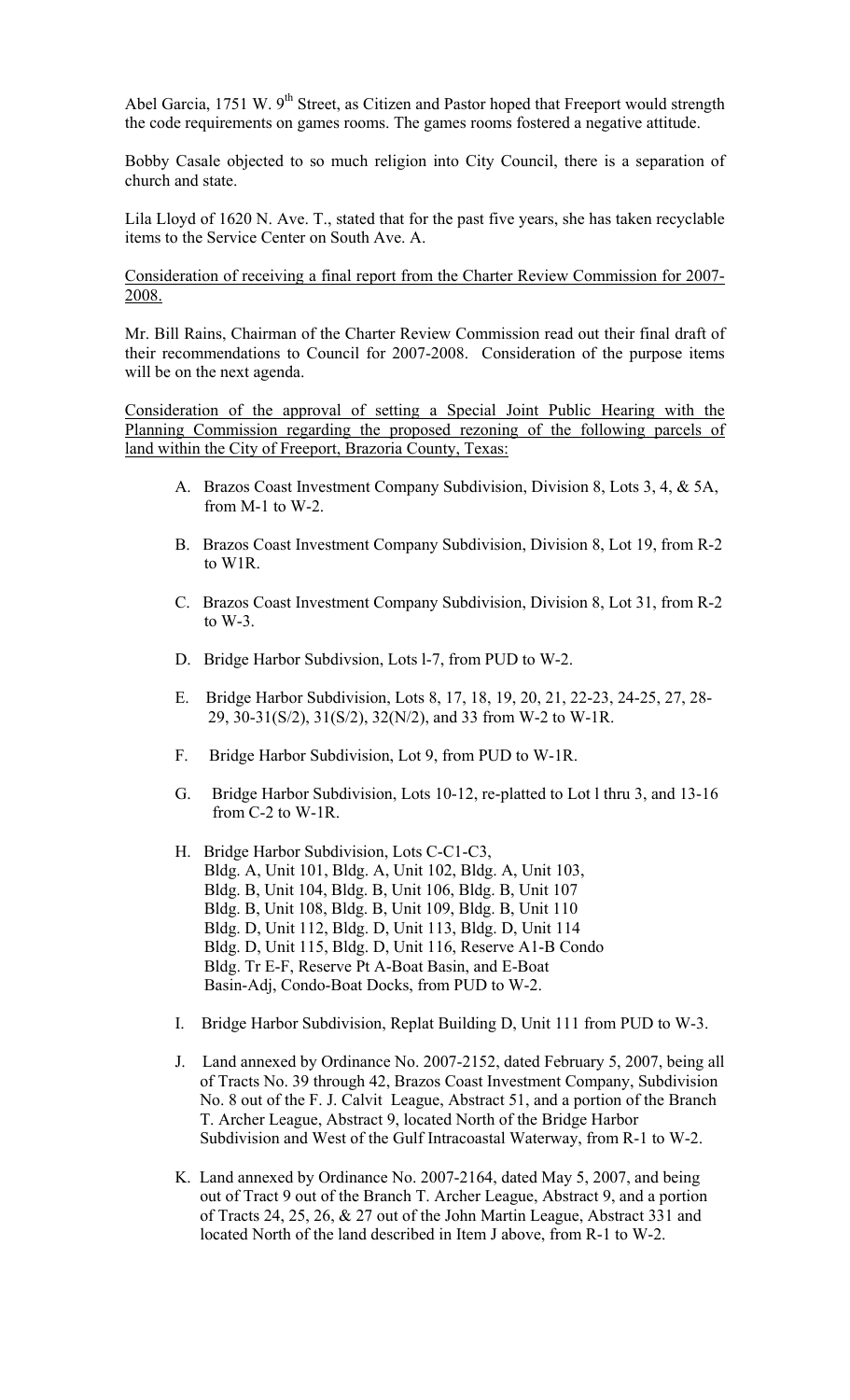On a motion by Councilman Saccomanno, seconded by Councilman Smith, with all present voting 4 to 1, Council approved to set a joint public hearing for January  $14<sup>th</sup>$ , 2007 at 6:00 p.m., River Place regarding the proposed rezoning of the following parcels of land within the City of Freeport, Brazoria County, Texas. Councilman Cameron opposed.

Consideration of the approval of canceling December 17th, 2007 city council meeting and rescheduling January 21st, 2008 to January 22, 2008 due to the holidays.

On a motion by Councilwoman Garcia, seconded by Councilman Saccomanno, with all present voting "aye", Council unanimously approved canceling December 17th, 2007 city council meeting and rescheduling January 21st, 2008 to January 2<sup>nd</sup>, 2008 due to the Holidays.

Consideration of the approval of selling the City's interest at Block l thru 4, Bridge Harbor Subdivision, 47 Lots, West of Marlin, Tax Account 2190.

On a motion by Councilman Cameron, seconded by Councilman Saccomanno, with all present voting "aye", Council unanimously approved Mr. Nat Hickey's recommendation to sell the City's interest at Block 1 thru 4, Bridge Harbor Subdivision, 47 Lots, West of Marlin, Tax Account 2190.

Consideration of the approval of selling the City's interest at Block 5, Lot l, Victory Subdivison, known as  $1213 \text{ W}$ .  $10^{\text{th}}$  Street, Acct. No. 8125-0038-000.

On a motion by Councilwoman Garcia, seconded by Councilman Smith, with all present voting 3 to 2, Council approved Nat Hickey's recommendation to deny selling the City's interest at Block 5, Lot 1, Victory Subdivision, known as  $1213 \text{ W}$ .  $10^{\text{th}}$  Street, Acct. No. 8125-0038-000. Mayor McDonald and Councilman Cameron opposed.

Consideration of the approval of selling the City's interest at Block 70, Lot 3, Freeport Townsite, known as 423 W. 7<sup>th</sup> Street, Acct. No. 4200-0648-000.

On a motion by Councilman Cameron, seconded by Councilwoman Garcia, with all present voting "aye", Council approved Nat Hickey's recommendation to sell the City's interest at Block 70, Lot 3, Freeport Townsite, known as 423 W.  $7<sup>th</sup>$  Street, Acct. 4200-0648-000.

Consideration of the approval of selling the City's interest at Block 774, Lot 21, Velasco Townsite, known as 1617 N. Ave. M., Acct. No. 8110-3786-000.

On a motion by Councilman Smith, seconded by Councilman Saccomanno, with all present voting 3 to 2, Council approved Mr. Nat Hickey's recommendation to deny selling the City's interest at Block 774, Lot 21, Velasco Townsite, known as 1617 Ave. M, Acct. No. 8110-3786-000. Mayor McDonald and Councilman Cameron opposed.

Consideration of the approval of selling the City's interest at Block D, Lot 23, Velasco Townsite, known as 1826 Zapata Street, Acct. No. 8115-0058-000.

On a motion by Councilman Smith, seconded by Councilman Saccomanno, with all present voting 4 to 1, Council approved Mr. Nat Hickey's recommendation to deny selling the City's interest at Block D, Lot 23, Velasco Townsite, known as 1826 Zapata Street, Acct. No. 8115-0058-000. Councilman Cameron opposed.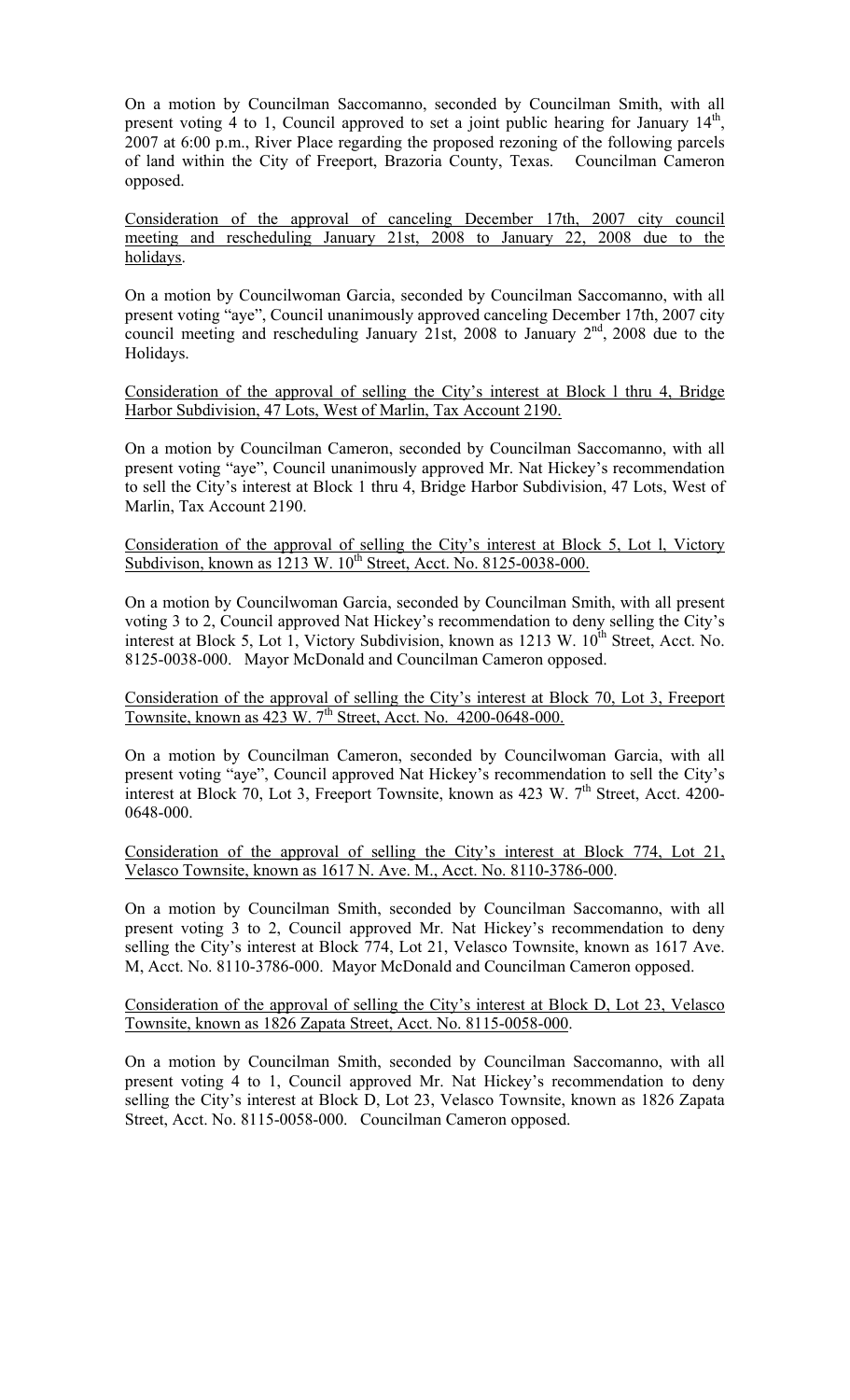Consideration of the approval of selling the City's interest at Block 50, Lot 14, Velasco Townsite, known as 421 South Ave. F., Acct. No. 8110-0484-000.

On a motion by Councilwoman Garcia, seconded by Councilman Saccomanno, with all present voting 3 to 2, Council approved Mr. Nat Hickey's recommendation to deny selling the City's interest at Block 50, Lot 14, Velasco Townsite, known as 421 South Ave. F., Acct. No. 8110-0484-000. Mayor McDonald and Councilman Cameron opposed.

Consideration of the approval of selling the City's interest at Block 4, Lot 4, Velasco Townsite, known as 8 South Ave. C., Acct. No. 8110-0040-000.

On a motion by Councilwoman Garcia, seconded by Councilman Smith, with all present voting 3 to 2, Council approved Mr. Hickey's recommendation to deny selling the City's interest at Block 4 Lot 4, Velasco Townsite, known as 8 South Ave. C., Acct. No. 8110- 0040-000. Mayor McDonald and Councilman Cameron opposed.

Consideration of the approval of selling the City's interest at Block 84, Lot l thru 8, Velasco Townsite, known as 102-116 South Ave. F. Acct. No. 8110-0849-000.

On a motion by Councilman Smith, seconded by Councilwoman Garcia, with all present voting "aye", Council unanimously approved Mr. Nat Hickey's recommendation to sell the City's interest at Block 84, Lot l thru 8, Velasco Townsite, known as 102-116 South Ave. F., Acct. No. 8110-0849-000.

## Consideration of the approval of selling the City's interest at Block 757, Lot 20, 21, 22, Velasco Townsite, known as 1515-1519 North Ave. O, Acct. No. 8110-3580-000.

On a motion by Councilman Cameron, seconded by Councilman Saccomanno, with all present voting "aye", Council unanimously approved Mr. Nat Hickey's recommendation to sell the City's interest at Block 757, Lot, 20, 21, 22, Velasco Townsite, known as 1515-1919 North Ave. O., Acct. 8110-3580-000.

Consideration of the approval of signing a replat on Block 528, Lots 22 thru 24, Velasco Townsite, Tax No. 8110-1251-000.

On a motion by Councilman Cameron, seconded by Councilman Saccomanno, with all present voting "aye", Council unanimously approved signing a replat on Block 22 thru 24, Velasco Townsite, Tax No. 8110-1251-000.

Consideration of the approval of selling parts of City's Right-of-Way on Beech Street  $\&$ Brazos Boulevard and signing a replat to the Cundieff Family Partnership.

On a motion by Councilwoman Garcia, seconded by Councilman Smith, with all present voting "aye", Council unanimously approved selling parts of City's Right-of-Way on Beech Street & Brazos Boulevard and signing a replat to the Cundieff Family Partership.

Consideration of the approval of authorizing the City Attorney to prepare a resolution adding tanning beds to the C-1, Zoning District permitted uses as recommended by the Planning Commission.

On a motion by Councilman Saccomanno, seconded by Councilman Cameron, with all present voting "aye", Council unanimously approved authorizing the City Attorney to prepare a resolution adding tanning beds to the C-1, Zoning District permitted uses as recommended by the Planning Commission.

Consideration of the approval of Ordinance No. 2007-2183, establishing a moratorium on issuances of building permits, certificates of occupancy and other permits for premises to be used or which may be used as the location of a game room for coin operated machines.

After a discussion, on the Work Session, Councilman Saccomanno motion to approve Ordinance No. 2007-2183, the motion failed due to lack of second.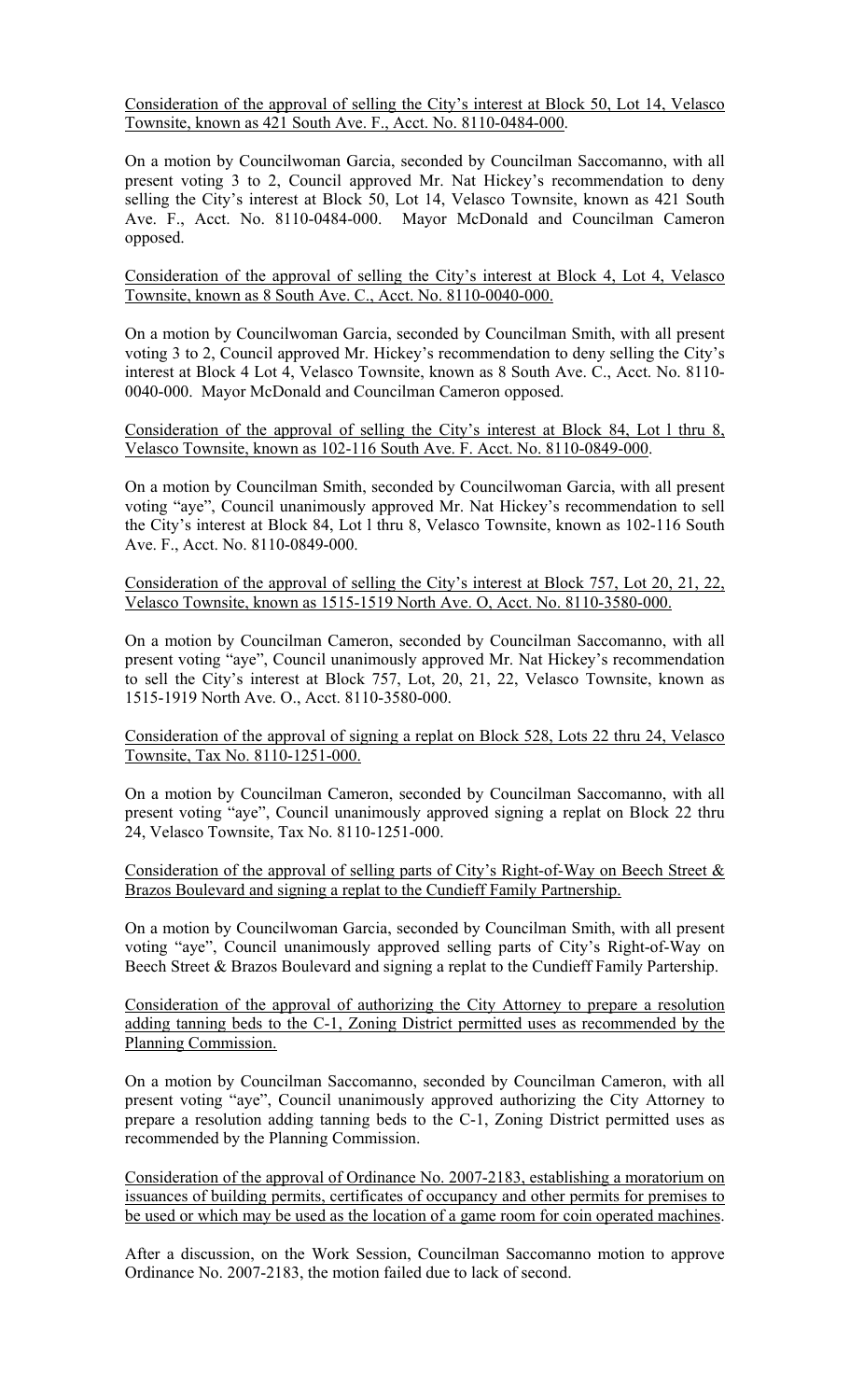## Elected Official Report

Councilman Smith attended a meeting with Texas Department of Transportation (TxDot), contractors, and City concerning Phase II, Landscaping on  $2<sup>nd</sup>$  Street.

Councilwoman Garcia attended the Boys and Girls Annual Gala, fund raiser at River Place on December l, 1007. Well attended event.

Councilman Saccomanno attended "Lee's Jewelry" ribbon cutting on November 30<sup>th</sup>, 2007.

Mayor McDonald attended the Fire Department's open house on December l, 2007. He also attended a Planning Commission meeting regarding a proposed rezoning to Bridge Harbor.

## W**ork Session**

### Administration Report

Gary Beverly attended the Freeport's Fire Department open house. He commended the the Fire Department for an excellent open house. The department had a helicopter to show; checked for high blood pressure and offered hot dogs to visitors. He attended a champion ship boxing match, and Lee's Jewelry ribbon cutting. TxDot will start their seven month project on Phase 2 Landscaping in Freeport, said to expect some lanes closures during the construction. The city department will start work on Ave. H. Holiday on the Brazos event is on December 6, 2007. The City's Christmas party is scheduled for December 7, 2007.

Chief Pynes implemented a program to deal with first time offenders on loud noise. The program is to teach offenders about the law on noise. First time offenders could choose to attend the training instead of paying a fine. The class is scheduled for the lst Saturday of every month.

### Discussion concerning, Chapter 115, Eight Liners.

Gary Beverly explained Chapter 115, Eight Liners. Current ordinance defines a game room, one part defines location, and another describes what a game room is. He asked for clarification on the Council consensus in reference to game rooms in the City. He emphases that a game room cannot be denied if they rent twice the square footage

Joyce Adkins stated that the eight liners is not a religious or a moral issue. Neither one can not be regulated.

Gail Pate, owner of the "Queen Bee" game room said that competition is good, and that she provides a form of entertainment. She has followed the City codes accordingly and pays license fees, county tax, state tax, income tax, and inventory taxes.

Mayor McDonald agrees with Ms. Pate, that competition is good. There are current rules and ordinances in place to monitor and control the game rooms. He does not agree with a moratorium at this time.

Councilman Cameron feels that we are targeting one business in town and does not agree with a moratorium.

Mr. Casale asked if the City had a policy in place to audit the 51% of a game room.

Councilman Smith stated that it was not intended to police adults, but there was laws and ordinances in place to regulate and control games rooms if needed.

Mayor McDonald closed the work session and opened the Executive Session at 8:05 p.m.